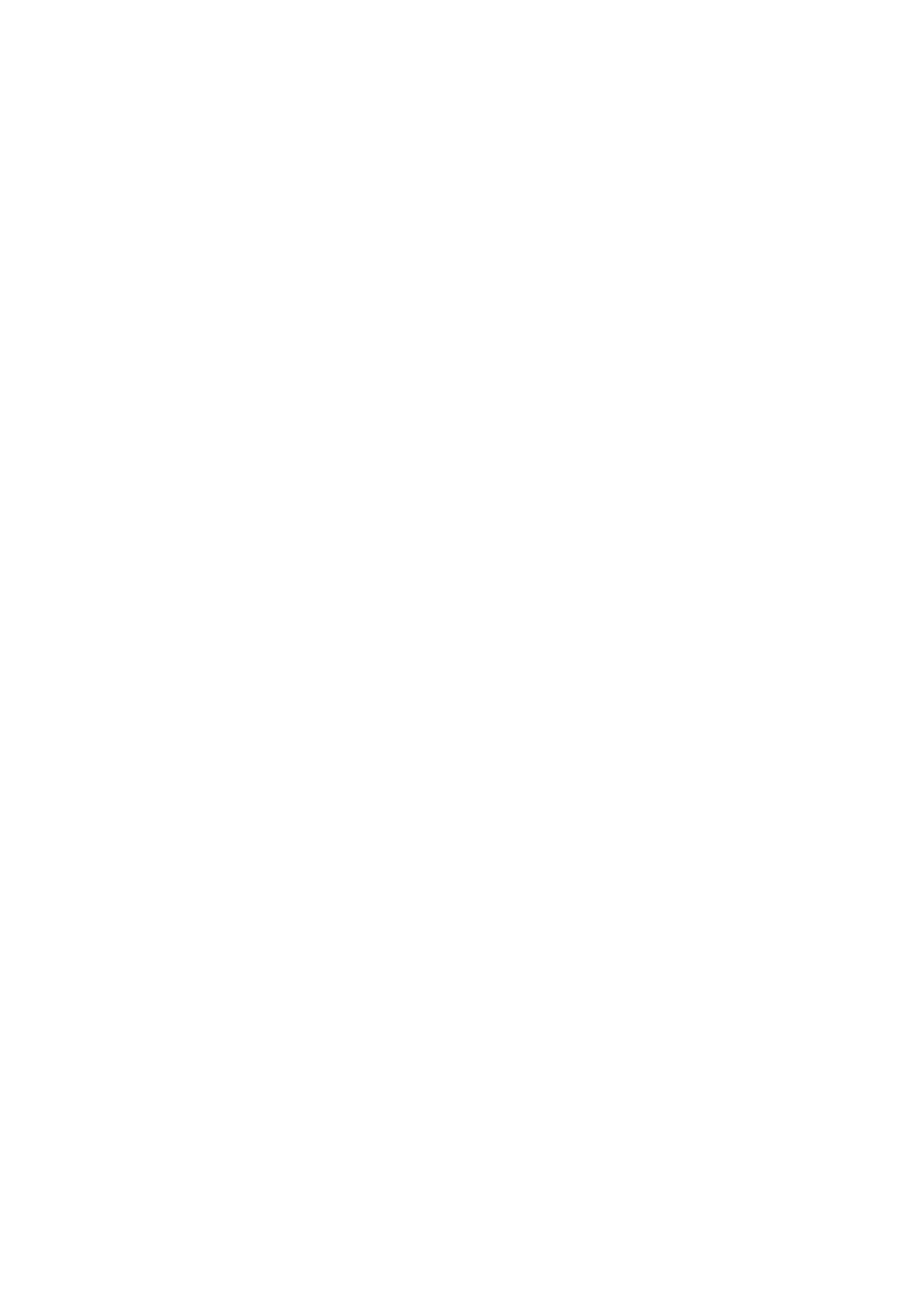## **A Manual of Religious Heritage**

### *Sāsana Dāyajja Dīpanī* **Venerable Ledi Sayādaw**

Translated by Tin Shwe



Edited by Bhikkhu Pesala

© Association for Insight Meditation July 2013 All Rights Reserved

You may print copies for your personal use or for Free Distribution as a Gift of the Dhamma. Please do not host it on your own web site, but link to [the source page](http://www.aimwell.org/Books/Ledi/Sasana/sasana.html) so that any updates or corrections will be available to all.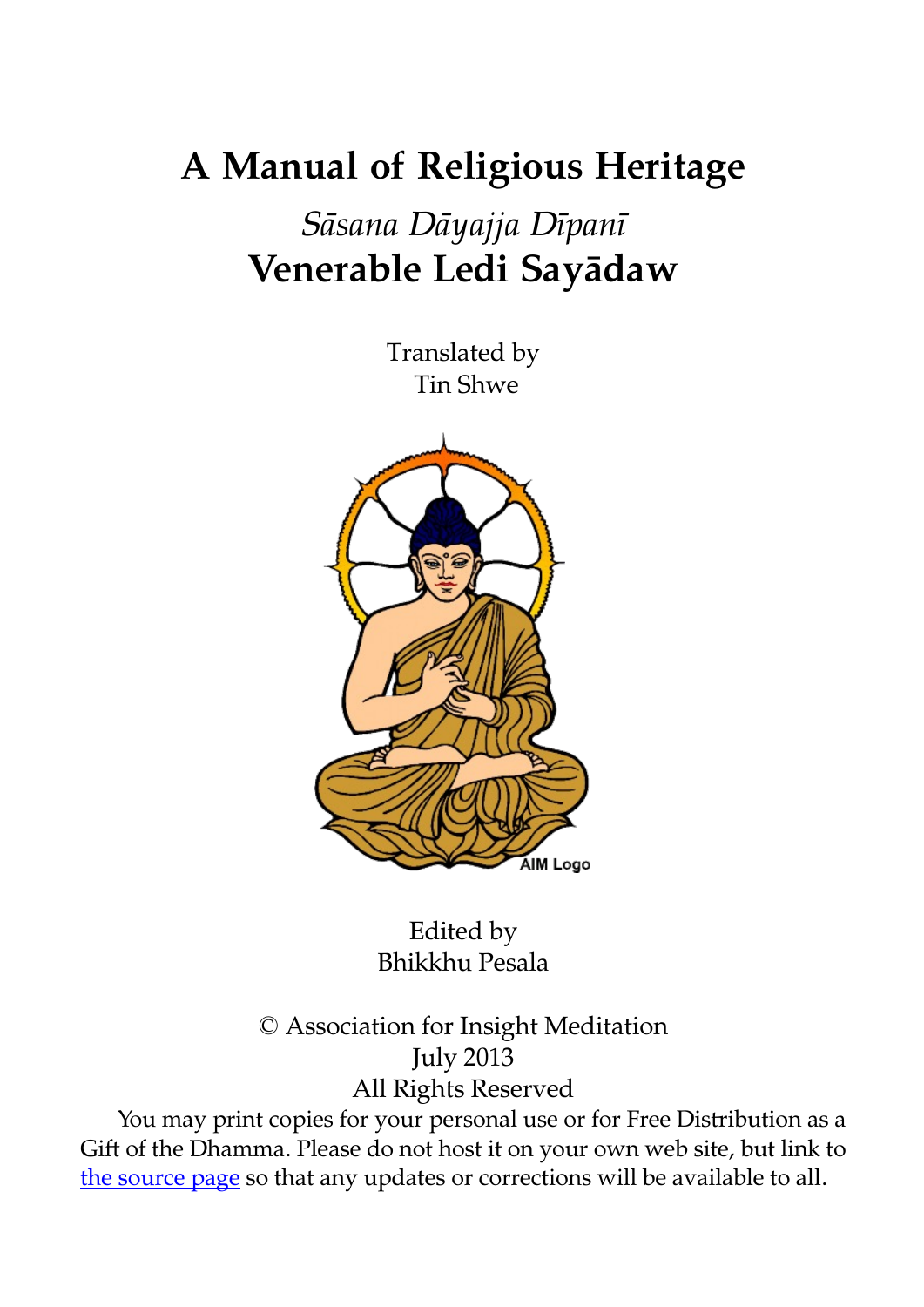### **Contents**

### **Editor's Foreword**

The late Venerable Ledi Sayādaw lived during the time of the British occupation of Burma in an era when long journeys were often made by ferries. While on such long journeys he used the opportunity to write a number of articles.

This short summary of his discourses given during his twelve day visit to Akyab was completed during his journey back to Rangoon, on the sea-voyage around the Burmese coast. The date of it is uncertain, as the only copy I have gives its date as after his demise in 1923.

I will be pleased to hear from any scholars who know more about the Venerable Sayādaw's life and works.

### **Dedication**

Heartfelt thanks to:

U Sumanābhivaṃsa, Mahā Ledī Nayapyan Sayādaw who copied this manual from stone inscriptions, and

U Sajjana (Dvipiṭakakovidha) Rangoon who pointed out the original sources of Pāḷi Texts and Commentaries.

Rangoon, December 11, 1987 (Tin Shwe)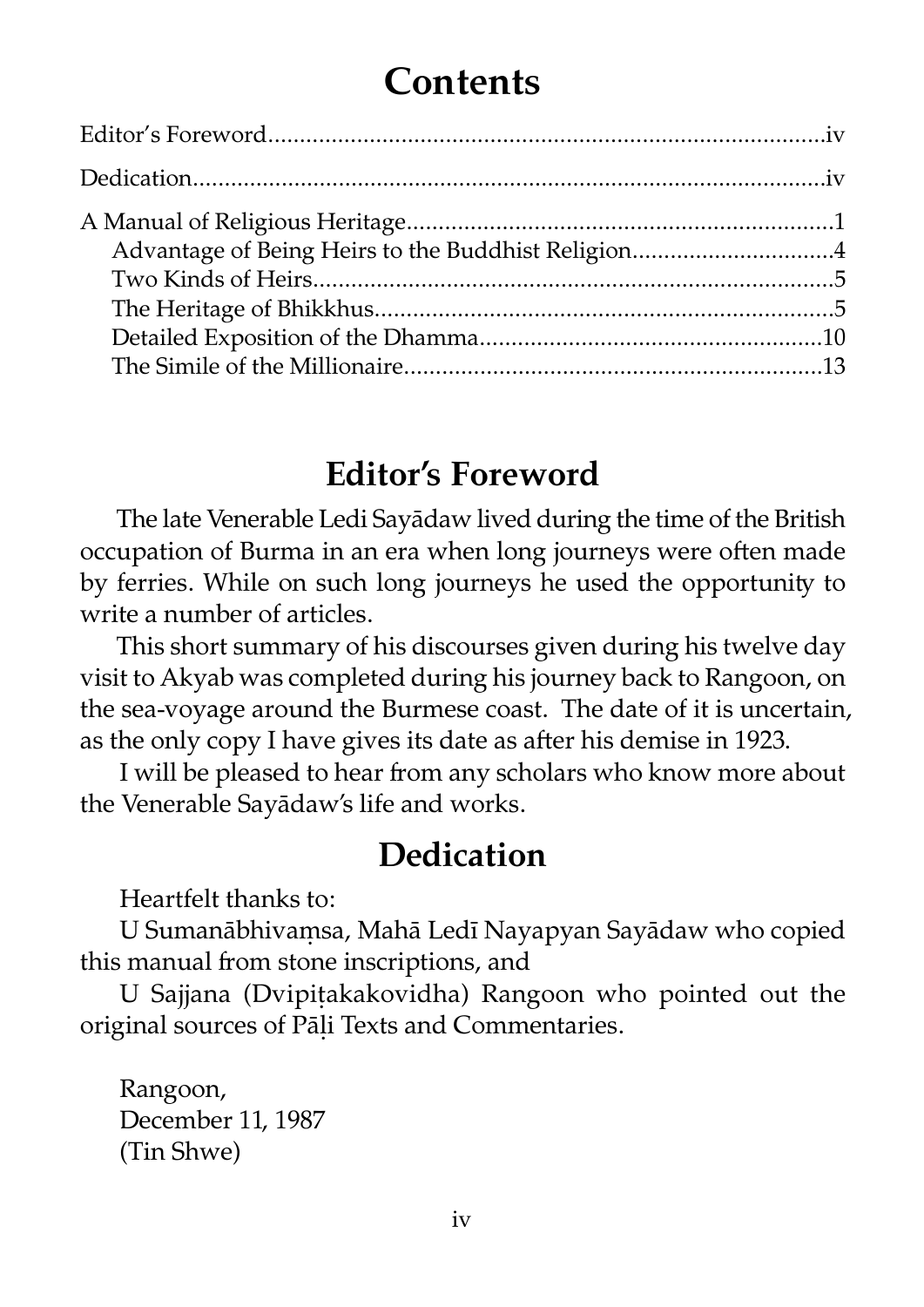# **Sāsana Dāyajja Dīpanī A Manual of Religious Heritage**

#### *Namo Tassa Bhagavato Arahato Sammāsambuddhassa*

There are three discourses on the heritage of the Buddhist religion (sāsana). One was delivered by Venerable Mahā Moggaliputtatissa, on the four ways of using the bhikkhus' requisites; a second is concerned with inherited use *(dāyajja-paribhoga);* the third is the Dhammadāyāda Sutta.

According to Venerable Moggaliputtatissa, even though one piles four requisites up to the highest point and offers them for the welfare of the Buddhist religion one is only a donor of property. One is not an heir of the Buddhist religion in any way.

The person who offers his or her son to be ordained as a novice *(sāmaṇera)* or a monk *(bhikkhu)* in the Saṅgha is an heir of the Buddhist religion according to the Commentaries. In conformity with the Subcommentaries, one who gives their son to be ordained in the Saṅgha in honour of the Buddhist religion is an heir of the Buddhist religion. This means one that becomes a relative of the Buddhist religion — the Buddha, Dhamma, and Saṅgha.

How does one become a relative? In the world, if one's son is married to another's daughter, both parents become relatives because of their offspring's marriage. Similarly, making one's son to be a sāmanera or bhikkhu is honouring him to be the son of the Buddha, Dhamma, and Saṅgha. On account of their son, the parents become the relatives of the Buddha, Dhamma, and Saṅgha.

The word, 'relative' must be noted according to the discourse:

*"Ārogya-paramā lābhā, Santuṭṭhī paramaṃ dhanaṃ Vissāsaparamā ñātī, Nibbānaṃ paramaṃ sukhaṃ."* "Health is the highest gain, Contentment is the greatest treasure, A trustworthy friend is the best relative, Nibbāna is the supreme bliss." ([Dhp v 204\)](http://www.aimwell.org/Books/Suttas/Dhammapada/15-Sukha/15-sukha.html#204)

1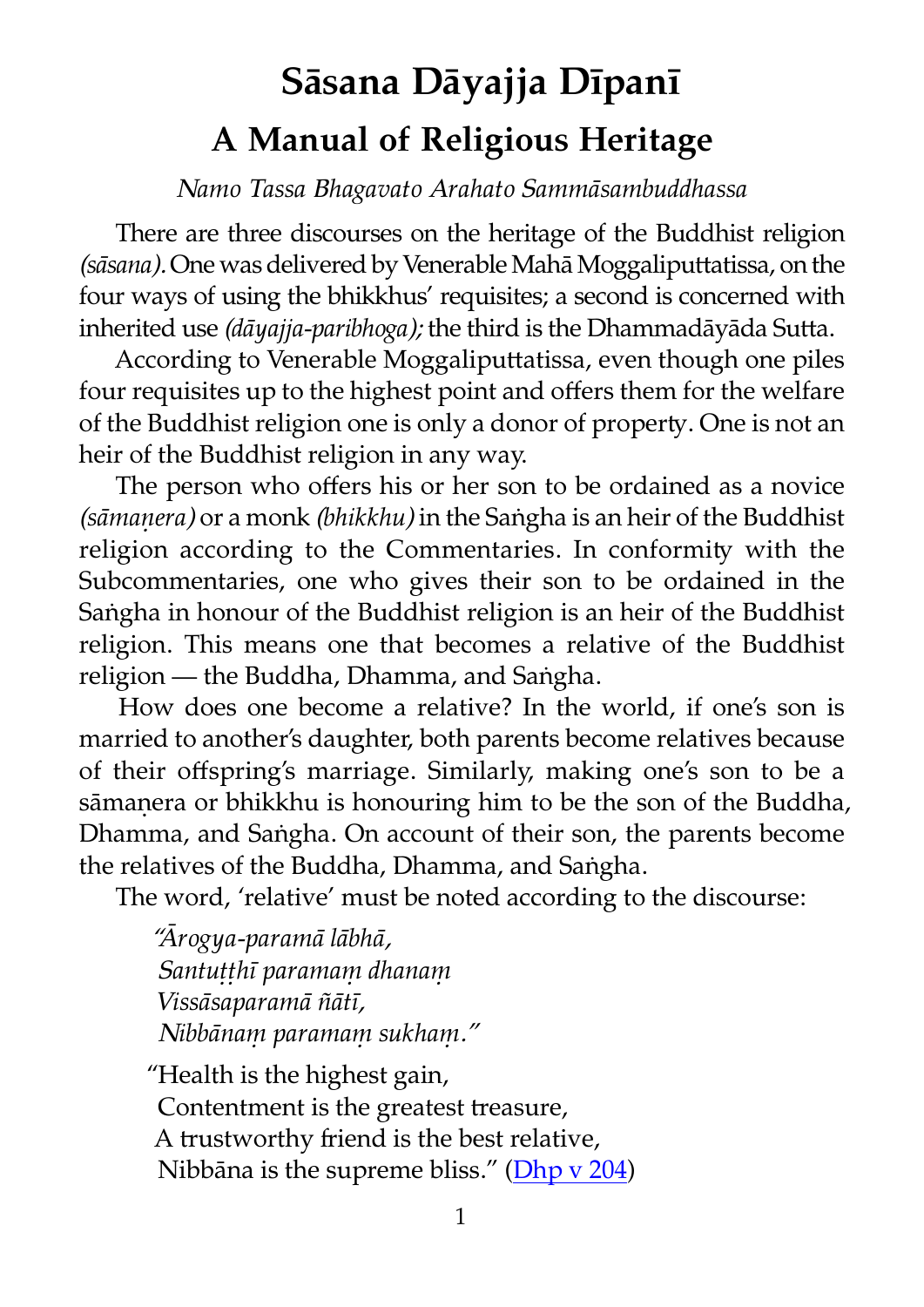Among relatives, everybody wants to see the benefit and welfare of each other. Help, consideration, trust, and loving-kindness in welfare and misery are the main factors in relationships.

Here is the meaning of that verse. In the world, there are various gains of gold, silver, wealth, and so on. Freedom from ailments and diseases is the highest gain. Why? One suffering from ailments and diseases cannot enjoy any pleasure even though he gets a hundred thousand gold-coins. Even if he is the Universal Monarch of four great continents, he would not be able to enjoy the universal pleasures.

Through health one can enjoy the internal pleasure of the body without a bit of wealth. He can conceive and carry out good, productive secular and spiritual affairs. Thus, good health, freedom from ailments and diseases is the highest gain. This is the meaning of *"Ārogya paramā lābhā* — health is the highest gain."

Contentment *(santutthī)* is superior to the possession of gold, silver, gems, and so forth. Why? Wealth can extinguish anxiety due to desire and worry to a certain extent. People seek wealth to be free from desire and worry. However, a discontented person is not free from the burning of desire and worry even though he possesses 800 million gold-coins. He still wants more. His wealth of 800 million gold-coins cannot extinguish the flames of desire and worry that are burning in him. Moreover, wealth can add fuel to the flames that give rise to various tribulations and misdeeds.

Contentment can extinguish the burning fire of desire and worry. It can liberate one from the many and diverse troubles and wrong actions originating from desire and worry. Therefore, the wealth of contentment is superior to the wealth of gold, silver, and gems. This is the meaning of the phrase "Santutthi paramam dhanam — contentment is the greatest treasure."

Even brothers are not relatives if they have no loving-kindness, consideration, or the other factors of a relative, between them. If there are disputes and malice between them, they become enemies. Even a stranger or foreigner who is endowed with the factors of friendship, *etc.*, is a relative. Therefore, trustworthy friendship is more important than family connections regarding relationship.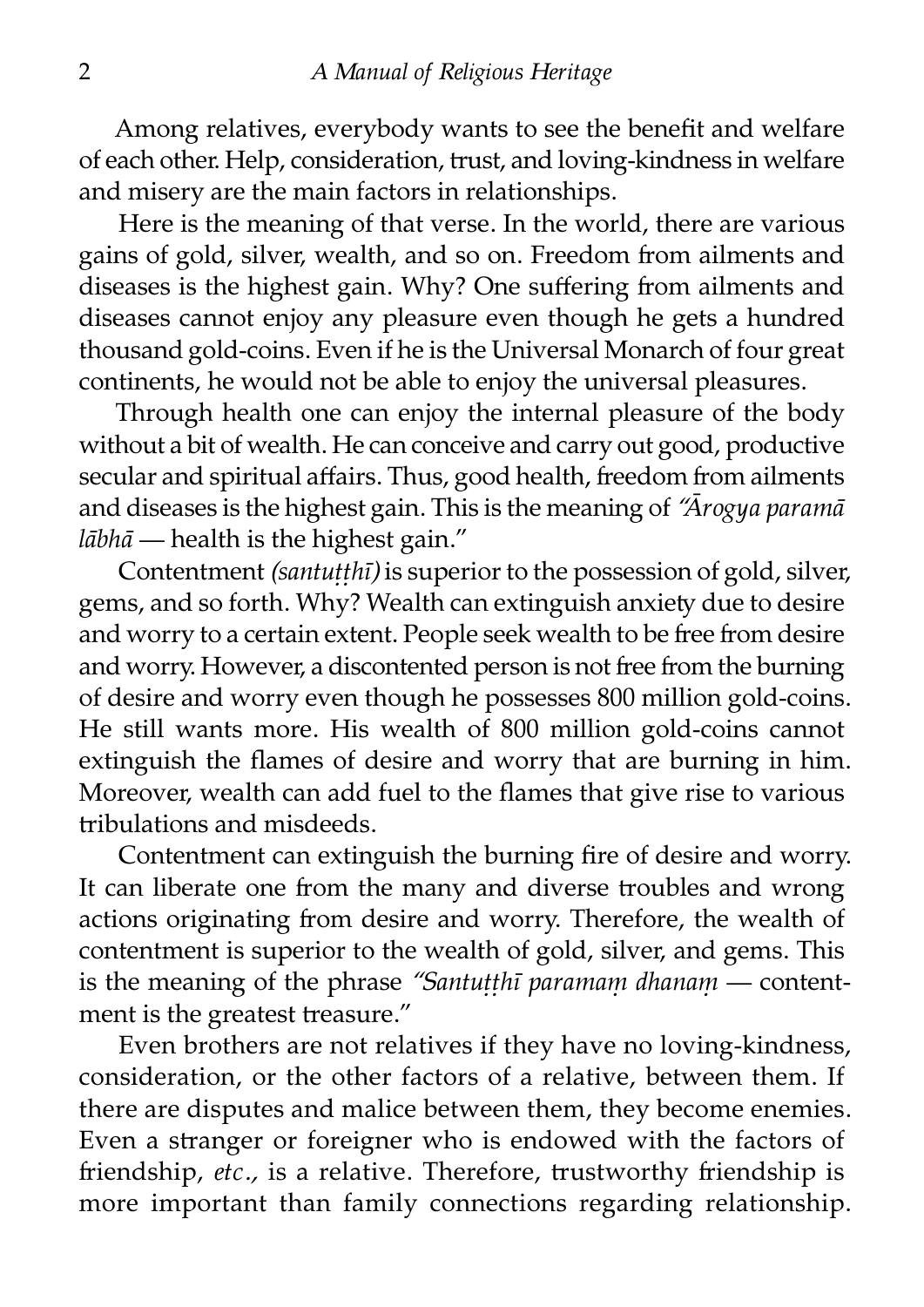This is the meaning of "Vissāsaparamā ñātī — a trustworthy friend is the best relative."

Pleasure is of two kinds:

- 1. Pleasure that is enjoyed *(vedayita-sukha),* and
- 2. Peace *(santi-sukha).*

Enjoyment of the luxuries of human beings, devas, and brahmās is enjoyed pleasure. Enjoyment of visible objects, audible objects, sapid objects, tangible objects and ideational objects is enjoyed pleasure.

The cessation of craving for those enjoyments is peace. Peace is superior to enjoyed pleasure, because enjoyed pleasure is rooted in craving, and tends to increase it. All the tribulations and wrong actions originating from craving are then multiplied. However, peace, the cessation of craving, gives freedom from tribulations and wrong actions.

Of human pleasures, the royal luxury of a Universal Monarch who rules over the four continents is supreme. That royal luxury is to the liking of craving. It is attractive to a man who has craving. It is unattractive to the man who has no craving. It is a mass of burdens and dangers for him. Crows and vultures are attracted to putrid carcases. The carcases of dogs and corpses of human beings are attractive to crows and vultures that have that kind of craving. The puid is agreeable to them. To good people who do not have that kind of craving, they appear ghastly and repulsive, but due to their perverse craving, crows and vultures look for putrid carcases and corpses. They are happy when they find them. Lacking perverse craving, ordinary people do not want to see putrid carcases and corpses. They are not happy if they find them.

To those without craving, the luxuries of the Universal Monarch are similar to putrid carcases. Those pleasures of the six celestial planes of devas, Sakka, and brahmās are the same. Though those luxuries are desirable to those who have craving, they are undesirable to those who have no craving.

In this way, the eye is useful to one who has craving for visible objects. It is agreeable. To those who have no craving for visible objects, the eye is useless. The ear is useful to one who has craving for audible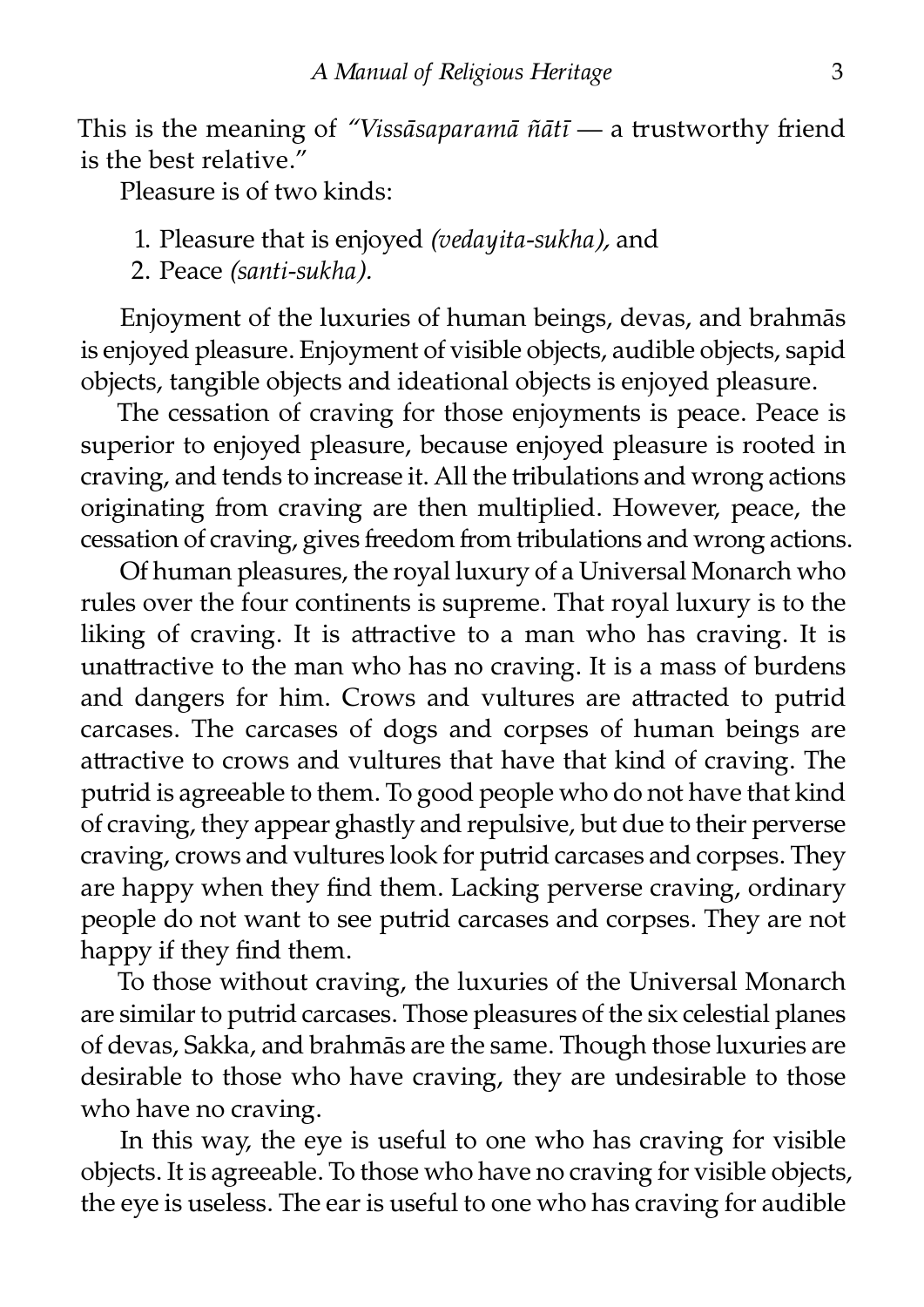objects. The nose is useful to one who has craving for odorous objects. The tongue is useful to one who has craving for sapid objects. The body is useful to one who has craving for tangible objects. Mindconsciousness is useful to one who has craving for ideational objects.

The enjoyed pleasures of those who have craving can increase it. The serene pleasure of those who are devoid of craving can liberate them from all sorts of tribulations and suffering. Therefore, the serene pleasure of nibbāna is the best of all pleasures. This is the meaning of *"Nibbānaṃ paramaṃ sukhaṃ* — nibbāna is the supreme bliss."

The verse of that discourse should be noted and so it is mentioned here. However, "A trustworthy friend is the best relative" is the main thing concerning the heritage of the Buddhist religion. Ordination of one's own son to be a sāmaṇera amounts to one's relationship with the Buddhist religion according to the meaning of trustworthy *(vissāsa)*. This is the good deed of relationship with the Buddha, the Dhamma, and the disciples such as Venerable Sāriputta, Venerable Moggallāna, Venerable Ānanda, Venerable Anuruddha, and Venerable Mahā Kassapa including the Noble Ones *(ariyasaṅgha)* and the ordained Saṅgha or conventional Saṅgha *(samuttisaṅgha)*.

For that kind of relationship, the parents of a sāmanera or bhikkhu become the relatives and intimate associates of the Buddhist religion. Thus, they become the heirs of the Buddhist religion according to the Subcommentaries.

#### **Advantage of Being Heirs to the Buddhist Religion**

It is good to be familiar and close to the Buddhist religion by means of confidence and loving-kindness. As the result of that meritorious deed, one will be reborn in regions where the Buddhist religion is well-developed and prosperous. On encountering the Buddhist religion, one can readily have firm faith in it. These two special benefits can be obtained without any prayer. Beyond the time of the Buddhist religion, one can meet a bodhisatta, future Solitary Buddha, noble and ustworthy disciples, men, devas and hermits. One can associate with good people. One will be inclined to become an ascetic or a bhikkhu. These will also be fulfilled without any prayer.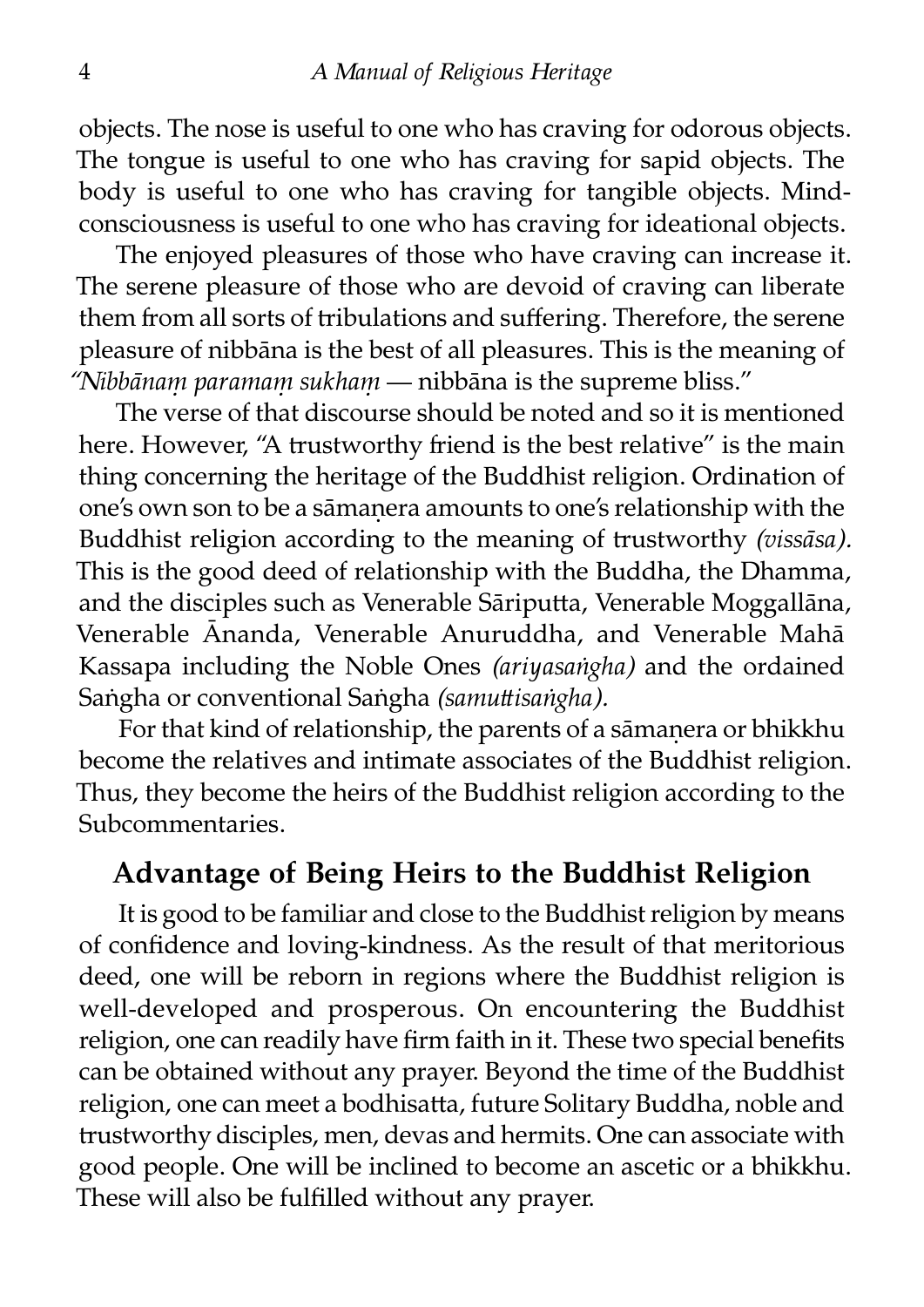#### **Two Kinds of Heirs**

Among the heirs of the Buddhist religion, there are bad and good heirs, just like the worldly bad heirs and good heirs. Since they lack true respect for the Buddha, Dhamma, Saṅgha and Buddhist religion, some people cannot even keep five precepts. They are bad heirs. They will not be able to enjoy the heritage. Those who are fully equipped with the five precepts and the factors of a devoted disciple are good heirs. They will be able to enjoy the said benefits without prayer.

In accordance with the texts and Commentaries, one becomes an heir of the Buddhist religion by honouring one's own son to join the Saṅgha. Making sons and grandsons of others to join the Saṅgha is also tantamount to being an heir of the Buddhist religion. This fact should be noted with confidence. Bad or good heirs are to be differentiated and noted in compliance with the above-mentioned exposition. This is the discourse on the heritage of Buddhist religion concerning lay people delivered by the noble Arahant, Venerable Moggaliputtatissa.

#### **The Heritage of Bhikkhus**

The bhikkhus' heritage of the Buddhist religion is mentioned in Commentaries concerning four kinds of consumption. They are:

- 1. Use as a thief *(theyya paribhoga),*
- 2. Use as a debtor *(iṇa paribhoga),*
- 3. Use as an heir *(dāyajja paribhoga),* and
- 4. Use as an owner *(sāmī paribhoga).* (M.ii.308, Vism i.41)

#### **USE AS A THIEF**

Not being a bhikkhu, a person of defective morality accepts and consumes, like a virtuous bhikkhu, the requisites donated by devotees out of confidence. It is theft by fraud, and is called *'theyya paribhoga.'* It is totally different from heritage.

#### **USE AS A DEBTOR**

Without reflection, the use of requisites by a bhikkhu of pristine morality, free from offence of defeat is identical to use as a debtor.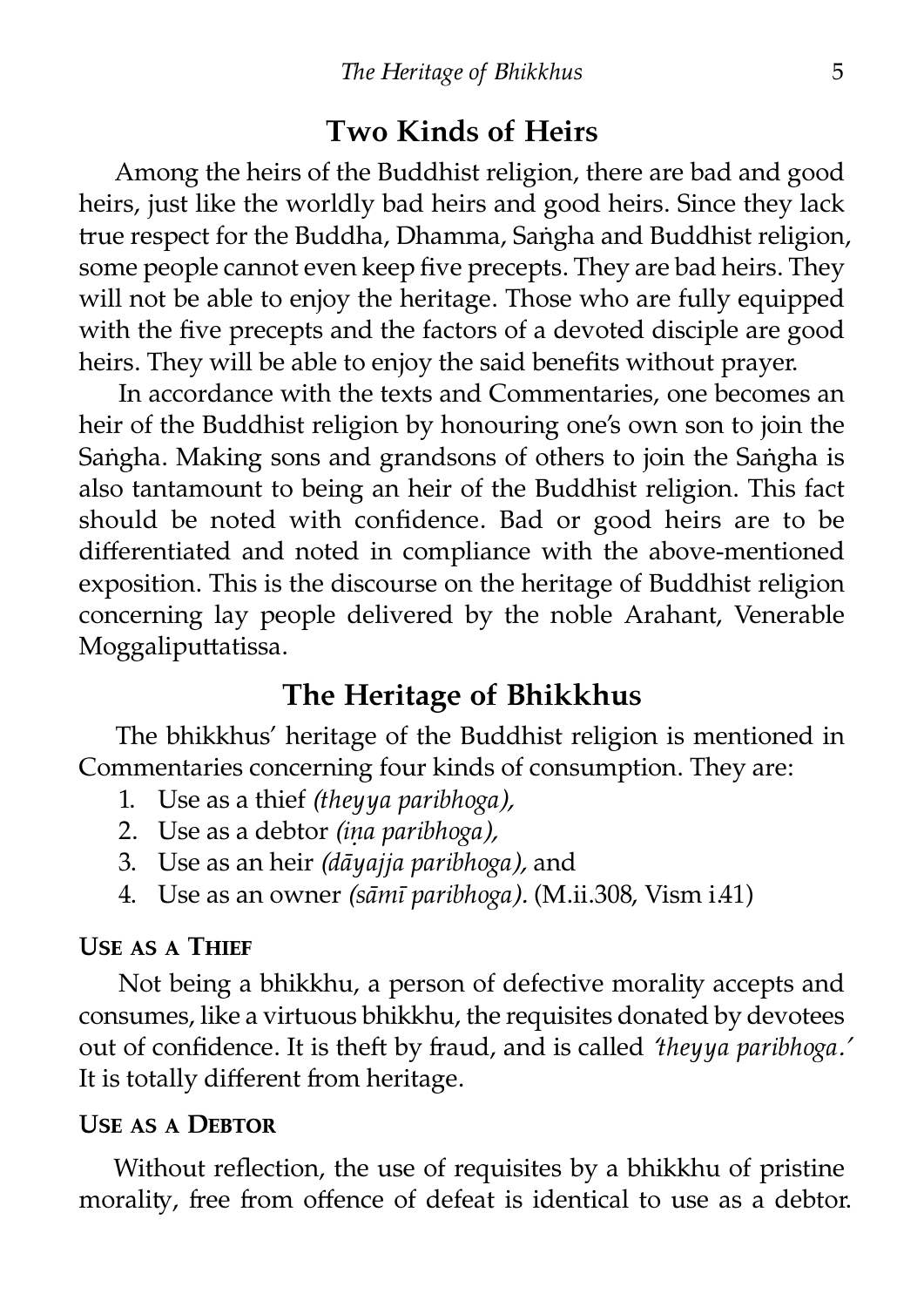Therefore, it is called indebted use. The indebted user is always oppressed by the burden of debt. Similarly, a bhikkhu who uses requisites without reflecting properly is oppressed by the burden of rebirth in lower realms or inferior results in the next existence.

#### **U�ᴇ ᴀ� ᴀɴ Hᴇɪʀ**

The ordinary bhikkhu who uses requisites with proper reflection is called a good heir. His use should be included in "use as an heir *(dāyajja paribhoga)."*

Reflection *(paccavekkhaṇa)* is the method briefly mentioned in the Pāsarāsi Sutta.<sup>1</sup> A hunter laid traps made of animal's tails to catch forest deer. The traps were covered by fresh, green grass. Not seeing the traps, foolish deer come and eat the grass. Their legs are caught in the traps and they are killed by the hunter. However, clever deer avoid the traps, eat the grass, and are safe from the danger of the hunter.

In this simile, the murderers called five sorts of Māra are akin to the hunter. Craving is identical to the hunter's trap. The four requisites of almsfood, robes, dwellings, and medicine are like the fresh, green grass. The renounced state of a bhikkhu resembles the big forest, free from traps. Bhikkhus who carry out the duties and responsibilities of the Buddhist religion are similar to the deer.

Living in the forest free from traps, deer have to come for food near the traps. In the same way, bhikkhus live in the forest of renunciation free from apparent craving, but they have to come out of the said forest to accept requisites that invite many and various kinds of greed and craving. Like the foolish deer that are caught in the traps and killed by the hunter, the bhikkhus who lack the knowledge and wisdom of reflection are caught in the trap of craving, and are executed by Māra.

Without the knowledge and wisdom of reflection, why are bhikkhus caught in the trapped by craving? After study of scriptures, bhikkhus should practise the four customs of the Noble Ones for the whole life. However, they are far from these good customs and are attached to the four requisites.

<sup>&</sup>lt;sup>1</sup> M.i.160, also known as the Ariyapariyesanā Sutta, Majjhimanikāya, Sutta 26.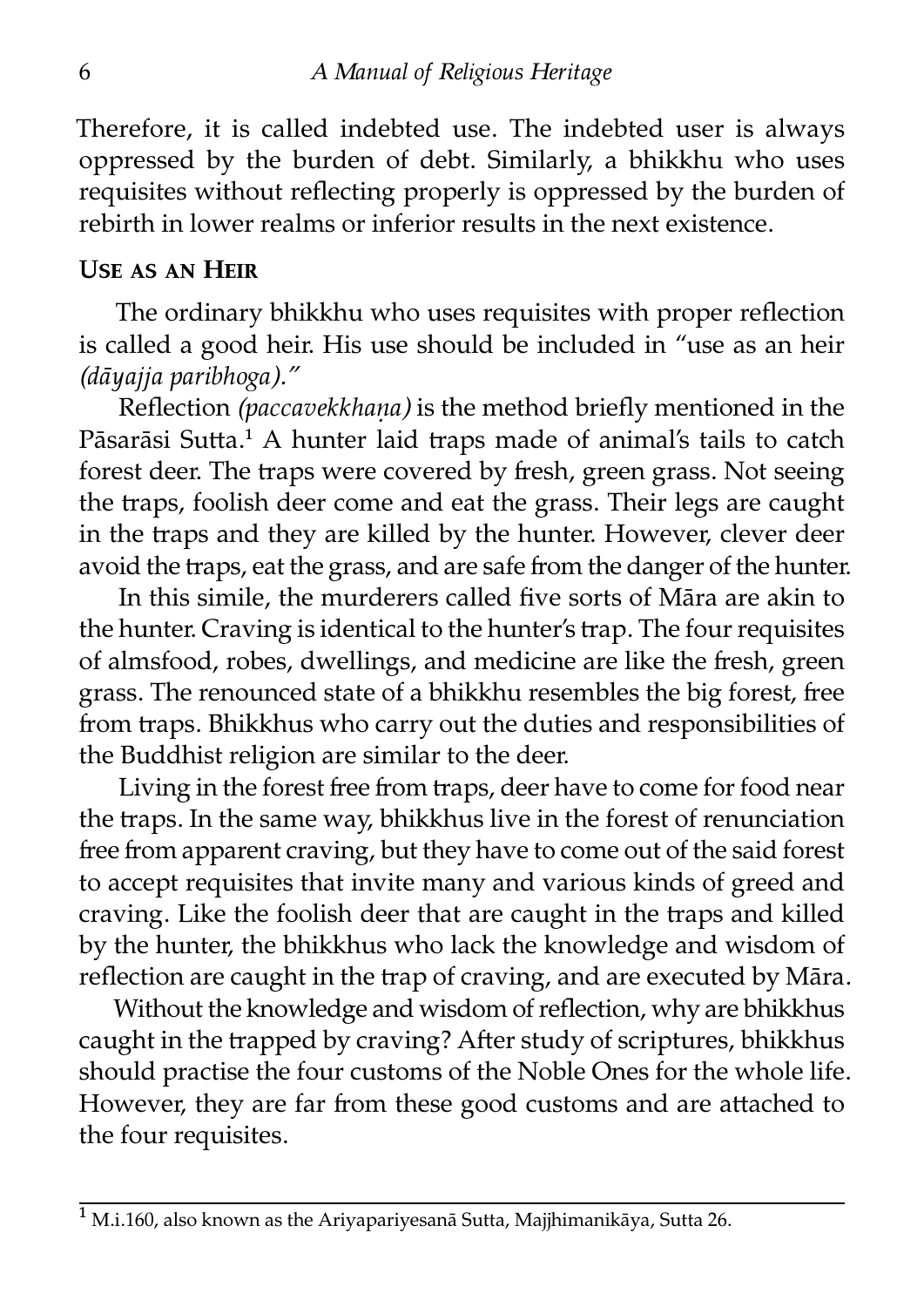#### **USE AS AN OWNER**

The four customs of the Noble Ones *(ariyāvaṃsa)* are:

1. Contentment with any robe (clothing)

2. Contentment with any dwelling (shelter)

3. Contentment with any almsfood, and

4. Delighting in the practice of insight. (D.iii.188)

Contentment with robes is the acceptance of enough robes, but not of extra robes. Possessing this contentment, the bhikkhus will not be in the hands of people. Otherwise, the bhikkhus will die at the hands of the donors of good robes.

Contentment with food and dwelling is also the acceptance of enough food and a monastery for one's own use, and non-acceptance of extra food and shelter. The result of discontent with almsfood and monastery should be known in the same way.

Being far from the enjoyment of mental development, they are caught by sloth, torpor, indolence, and indulgence in sleeping, talking, and socialising. This is the loss of being entrapped because of the absence of wisdom and knowledge of reflection.

The bhikkhus who are equipped with knowledge and wisdom of reflection resemble clever forest deer. Undertaking the four practices of the Noble Ones firmly, they are not trapped by the donors of four requisites: almsfood, robes, dwellings, and medicines, even in youth. Like birds of the forest, they have the noble quality of light livelihood. Finding delight in their primary duty of mental development, they are liberated from the clutches of Māra

What are knowledge and wisdom of reflection? There is the trap of craving that likes good quality robes in abundance. Not indulging that craving, a bhikkhu should reflect as follows: "I can be free from people if I were not wearing robes. However, I cannot be free from robes. Without robes, I'll be suffering from severe cold, heat, mosquitoes, gnats, wind, sun, snakes, and scorpions. I will be embarrassed if some parts of my body are not covered with robes. To remove these troubles. I cannot be free from robes."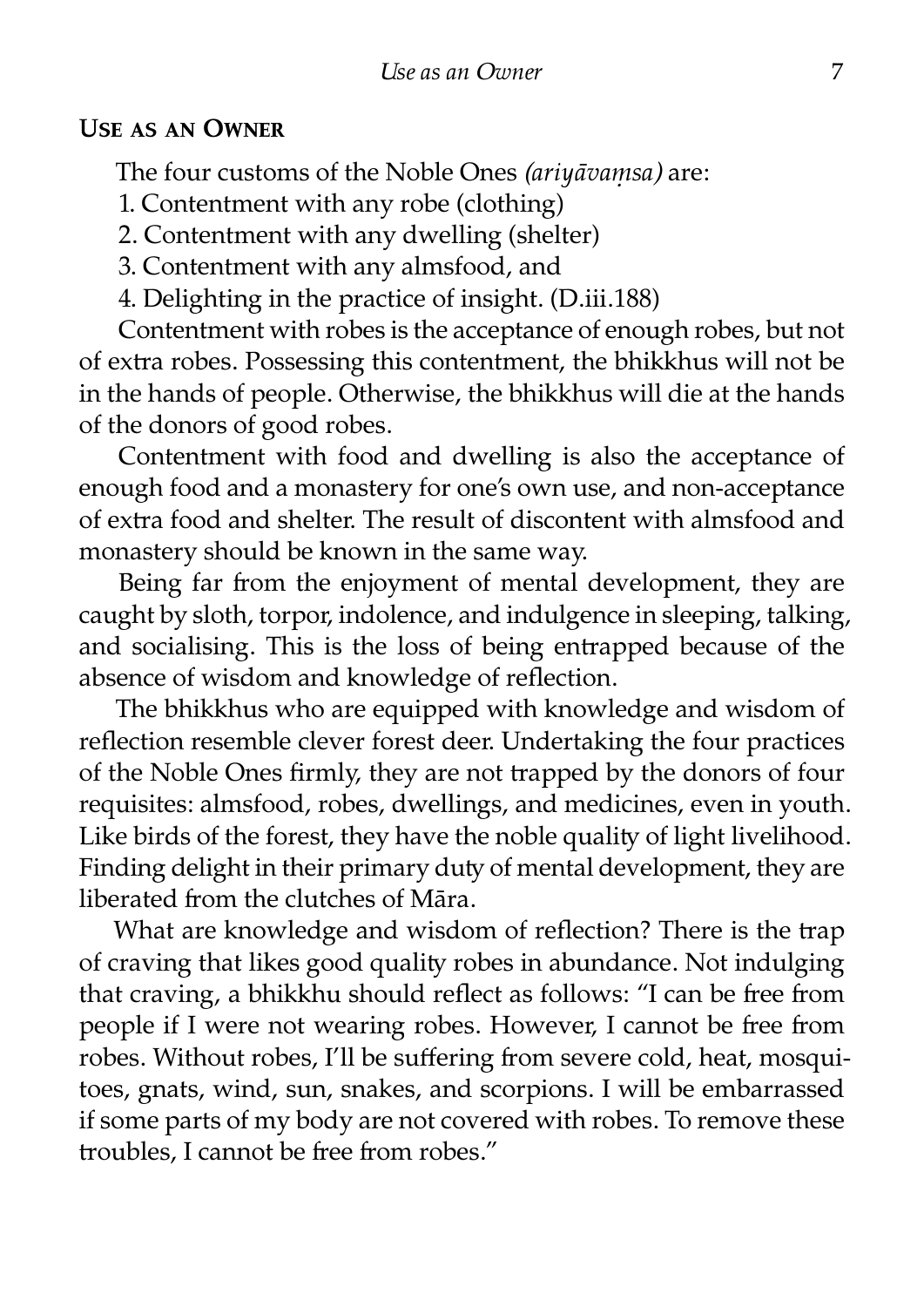How will a bhikkhu accept and wear robes with wise reflection? Suppose, a donor comes and offers a bhikkhu three sets of robes made of rough cotton, fine cotton, and silk. The bhikkhu should reflect with knowledge like this. "Rough cotton robes are sufficient for me. Fine cotton robes, and silk robes are not needed. I should not accept those best quali robes. They are enjoyed by craving for abundance. If I accept the best quali robes, I will be trapped by craving. Craving that enjoys abundance will develop. I will be entrapped by those who can donate the best quality robes. I will die at the hands of Māra." This is far-sighted and wise reflection.

In connection with robes, soiled and discarded robes *(paṃsukūla)* are free from any trap. Resisting craving for the good in abundance, one should accept a monastery also with wise and far-sighted reflection in accordance with the Pāli text. Using trees and bushes as a dwelling is free from trap. Almsfood that is collected by wandering on foot from door to door is free from traps.

Acceptance and use of the four requisites with this wise and far-sighted reflection exempt a bhikkhu from traps. He is endowed with the virtue of light livelihood. He is free from indebted consumption *(ina paribhoga)*. His use of the four requisite is use as an heir *(dāyajja paribhoga).* What is use as an heir? It is the usage similar to inherited consumption. Consumption of one's heritage is free from the burden of debt. There is no impediment regarding others. A bhikkhu can live at his own free will.

This is the discourse of inheritance concerning both laymen and bhikkhus:

*"Dhammadāyādā me, bhikkhave, bhavatha, mā āmisadāyādā. Ahi me tumhesu anukampā — 'Kinti me sāvakā dhammadāyādā bhaveyyuṃ, no āmisadāyādā'ti."* (M.i.15)

**Bhikkhave** = Monks; t**umhe** = all of you; **bhavatha** = be; **Dhammadāyadā** = heirs of the teaching; **me** = my. **Mā bhavatha** = Don't be; **āmisadāyadā** = heirs of material things. **Kinti** = How; **me** = my; **sāvakā** = disciples; **bhaveyyuṃ** = will be; **Dhammadāyadā** = heirs of the teaching; **no bhaveyyuṃ** = will not be; **āmisadāyadā** = heirs of material things; iti = thus; me = I, the Buddha;  $\text{atthi}$  = have;  $\text{anukampā}$  = (far-sighted) compassion; **tumhesu** = for all of you.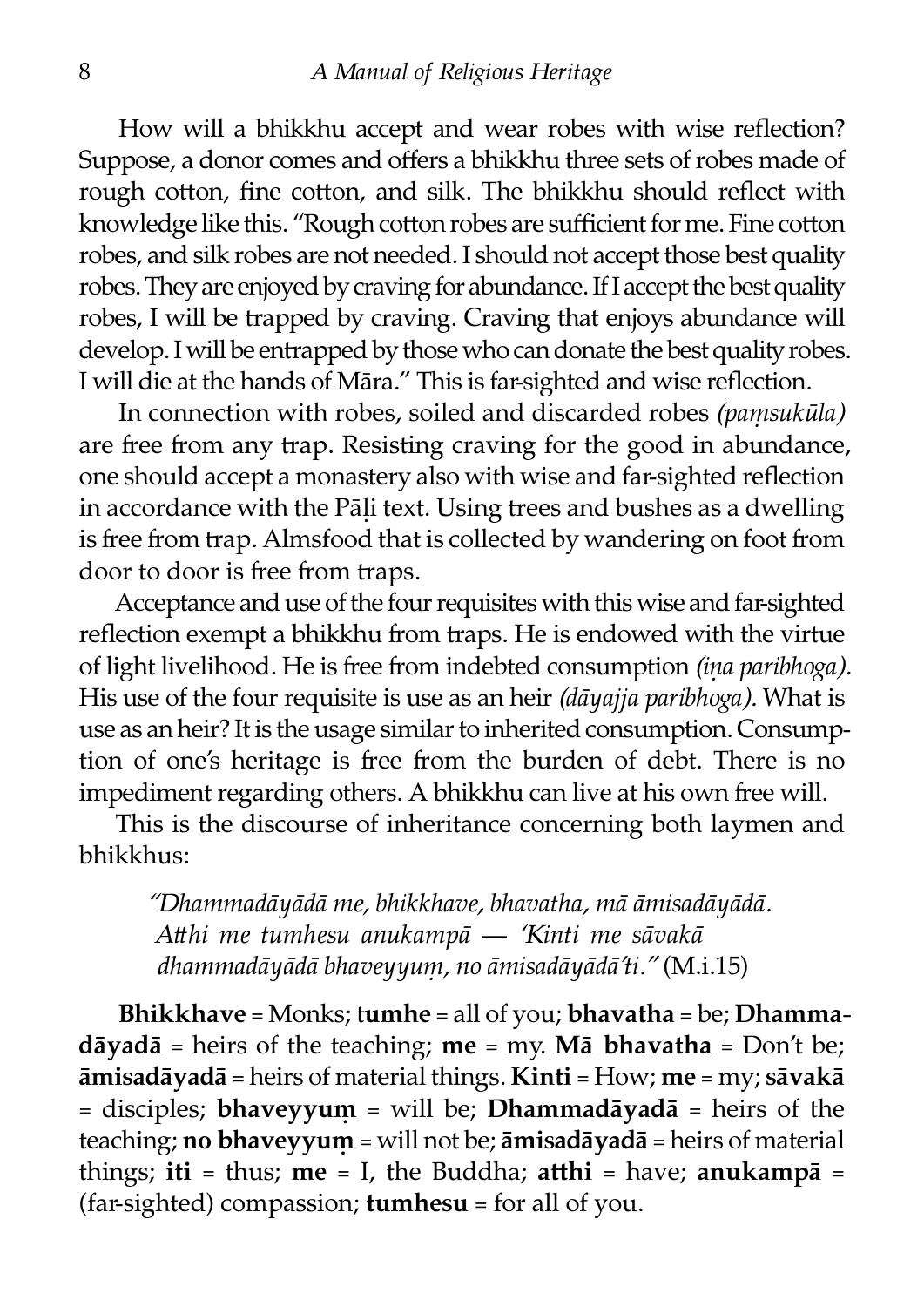Here is the explanation in detail. There are the heritage of the teaching and the heritage of material things left by the Buddha. Of those two, the three practices of morality, concentration, and wisdom are the heritage of the teaching. Almsfood, robes, dwellings, and medicine such as ghee, butter, honey, and molasses<sup>1</sup> are the heritage of material requisites.

These four requisites appear in Buddhist religion because of the glory and power of the Buddha. Therefore, they are the heritage from the Buddha even though they are donated by the people. Of those two kinds of heritage, the heritage of material things is a cause for some to drown in the ocean of saṃsāra if they are not clever. It is an inferior heritage. Being the cause of liberation from samsāra, the heritage of the teaching is superior. Hence, the Buddha urged the bhikkhus "Monks, be heirs of my teaching — don't be heirs of material things."

So why are four requisites allowed in the Vinaya? Wishing for lay people to accumulate merits, the Buddha allows them. Will future generations of bhikkhus be drowned due to that grant?

The Buddha delivered the Dhammadāyadā Sutta,<sup>2</sup> Pāsāsari Sutta,<sup>3</sup> Ariyāvamsa Sutta,<sup>4</sup> Paccavekkhanā Sutta,<sup>5</sup> and Lābhāsakkāra Samyutta,<sup>6</sup> to warn bhikkhus not to be drowned in the endless cycle of existences *(saṃsāra)* on account of the four requisites. Those who have not found and heard of those Suttanta Discourses and Vinaya Treatises will be drowned in saṃsāra for four requisites. They forbid and interfere with those monks who avoid the meat of oxen and buffaloes.<sup>7</sup>

 $^{2}$  M.i.12.  $^{3}$  M.i.160.  $^{4}$  A.ii.27.  $^{5}$  Ud.65.  $^{6}$  S.ii.225.

 $7$  This may seem out of place unless you know that the Venerable Ledi Sayadaw was someone who abstained from eating beef. Reading between the lines, it seems that other bhikkhus may have criticised him for this practice. See his Gonasurā Dīpanī on cows and intoxicants. Although meat (including beef) is allowable for bhikkhus, a bhikkhu is not allowed to ask for meat for his own consumption, unless he is sick according to the training rule on superior food *(Paṇītabhojanasikkhāpadaṃ).* If invited to ask for whatever he needs, a

There are medicines allowed for the bhikkhus that can be stored and consumed for a period of seven days. They are ghee *(sappi),* butter *(navanītaṃ),* oil *(telaṃ),* honey *(madhu),* and molasses *(phanitaṃ).* In Burma, the lay devotees offer, as a medicinal requisite, "*cātumadhu"* (pr. satumadhu), a concoction of the four sweet things. This is allowable for a bhikkhu who is sick, not for a bhikkhu who is not sick. "Sick" means that he is famished due to being unable to obtain or eat suitable solid food at the right time (between dawn and midday). A bhikkhu who is not sick can take sweet drinks to sustain himself (editor's note).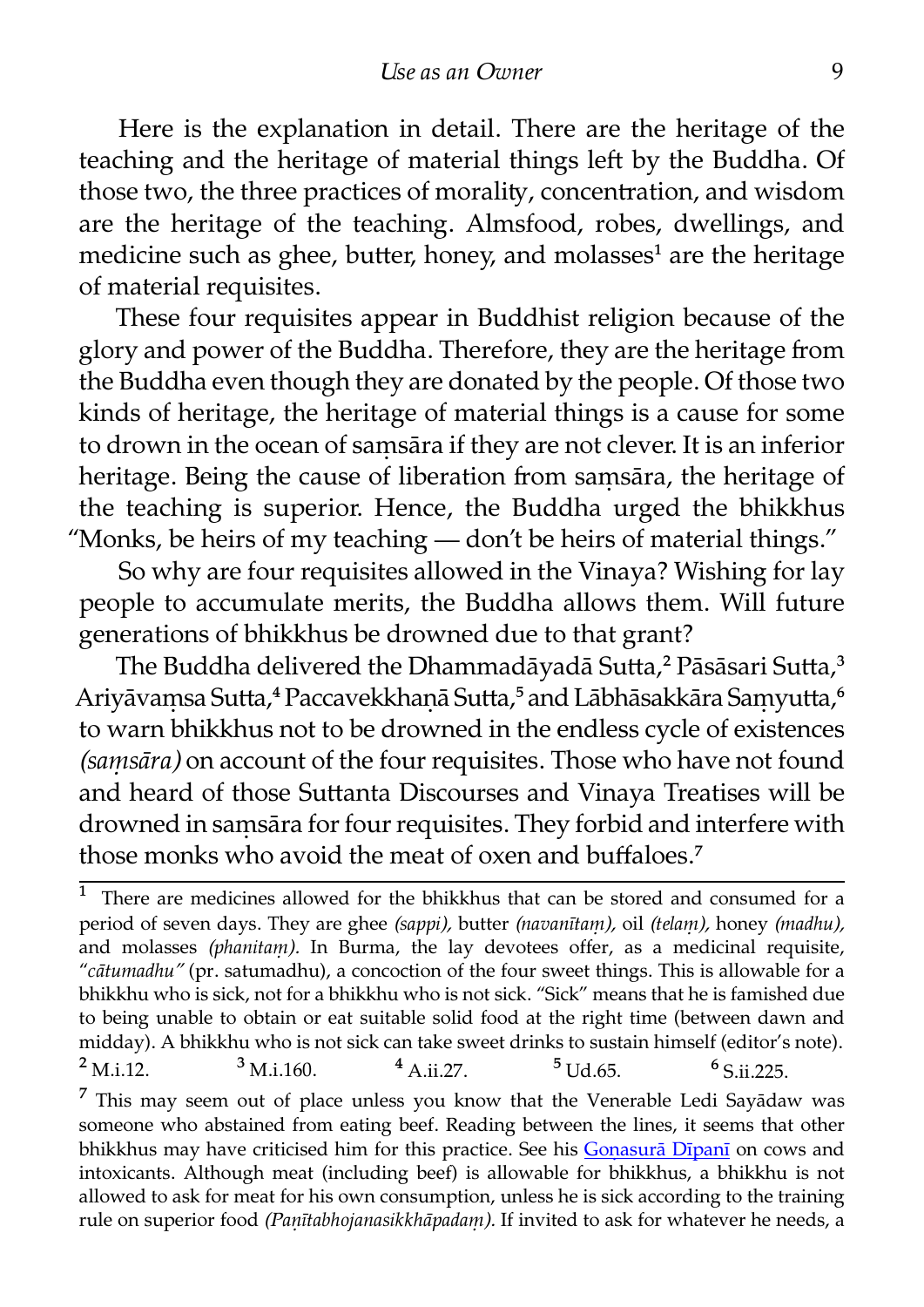#### **Detailed Exposition of the Dhamma**

Here is the detailed exposition of Dhamma that is of three kinds:

- 1. Study *(pariyai),*
- 2. Practice *(paṭipai),* and
- 3. Realisation *(paṭivedha).*

The Tipiṭaka, which contains five volumes of the Vinaya, thirtyseven volumes of Suttanta and seven volumes of Abhidhamma, plus the Commentaries, is the religious heritage of study. The threefold practice of mundane morality, concentration, and wisdom is the religious heritage of practice. The nine supramundane states — the four paths *(magga)*, the four fruits *(phala)*, and nibbāna — are the religious heritage of realisation.

The heirs are bhikkhus, bhikkhunīs, devout laymen and devout lay women. Among them, bhikkhus and bhikkhunīs are denominated by an announcement *(ñatti)* and formal act of the Saṅgha *(kammavācā)*. Conventionally, they are called the sons and daughters of the Buddha. Devout laymen and devout lay women have undertaken the three refuges in the Buddha, Dhamma, and Saṅgha are worthy sons and daughters of the Buddha. Those four kinds of person are heirs to the heritage of Dhamma of the Buddha.

The Vinaya Piṭaka is the Dhamma heritage that concerns bhikkhus and bhikkhunīs. It should be read by devout laymen and lay women who have firm confidence and sound wisdom. The Dhamma heritage of Suttanta and Abhidhamma concerns all four types of disciples.

Regarding practice, the 900 million moral precepts in the Vinaya Pitaka are the heritage of practice that concerns only bhikkhus. The five moral precepts and eight moral precepts in the Suttanta and Abhidhamma are the heritage of practice that concern lay disciples. The ten moral precepts concern both lay disciples and *sāmaṇeras*.

The religious heritage of concentration and wisdom concern all four classes of disciples. The religious heritage of concentration consists of mental development using ten kinds of meditation devices *(kasiṇa),*

note 7 (contd.) bhikkhu can ask for meat, but a contented bhikkhu will not ask for superior food such as meat unless he needs it. Some bhikkhus are greedy for meals with meat, and are discontented when vegetarian meals are offered (Editor's note).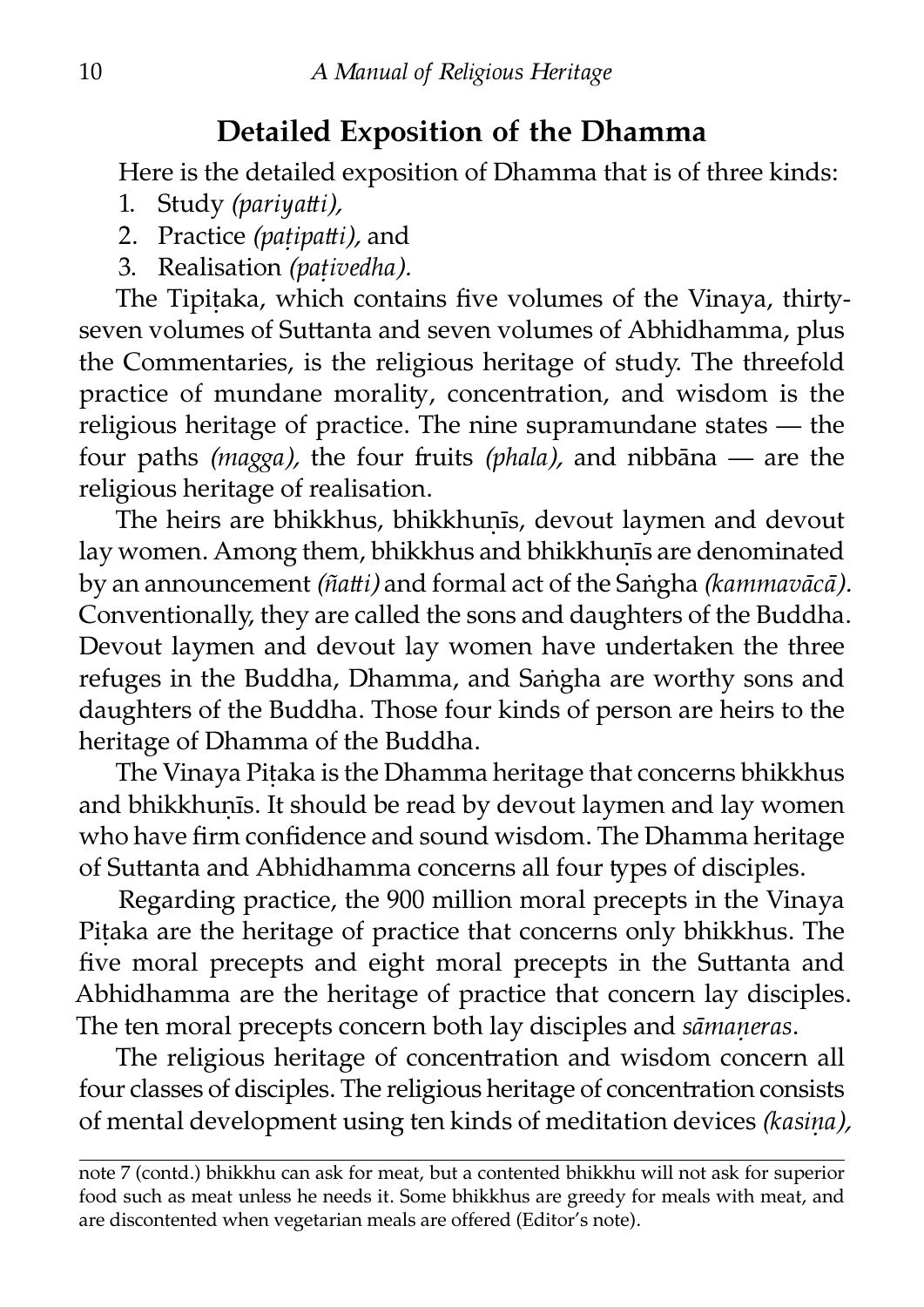ten contemplations on corpses *(asubha),* ten recollections *(anussati),* four divine abidings *(brahmavihāra),* four formless contemplations *(arūpa),* one perception of the loathsomeness of food *(āhārepaṭikulasaññā),* and analysis of the four primary elements *(catudhātuvavathāna).*

There are five kinds of concentration as first *jhāna*, second *jhāna*, third *jhāna*, fourth *jhāna*, and fih *jhāna*. The contemplations of in-breath or out-breath, bones, and the noble qualities of the Buddha are concerned with the first *jhāna*. The religious heritage of wisdom starts from analysis of the five aggregates, mental and physical phenomena, in accordance with the seven volumes of the Abhidhamma. Analysis of three characteristics of impermanence, suffering, and not-self, the ten stages of insight-knowledge,<sup>1</sup> the four paths and the four fruits are the religious heritage of wisdom. The aforementioned three types of religious heritage  $-$  study, practice, and realisation — concern all four classes of disciples, viz., bhikkhus, bhikkhunīs, laymen and laywomen.

During the Buddha's lifetime, five hundred devotees led by the millionaire Citta<sup>2</sup> and five hundred princes led by Prince Hatthaka  $\bar{A}$ lāvaka<sup>3</sup> are the worthy sons of the Buddha as they inherited the threefold Dhamma heritage well. Five hundred ladies-in-waiting led by [Queen Sāmāvatī](http://www.aimwell.org/DPPN/samavati.htm) and the same number of ladies led by [Queen](http://www.aimwell.org/DPPN/mallikaa.htm) [Mallikā](http://www.aimwell.org/DPPN/mallikaa.htm) are the worthy daughters of the Buddha as they received the threefold dhamma heritage well. King Kosala asked the Buddha to send a bhikkhu every day to his palace to teach the Dhamma. Therefore, Venerable Ānanda went to his palace and taught 500 ladies-in-waiting led by Queen Mallikā.<sup>4</sup>

The maid Khujjuttarā<sup>5</sup> had to go daily to the monastery of the Buddha and learn the Dhamma from a bhikkhu. Then, she entered the

 $\frac{2}{}$  Dhp.A.ii.74.  $\frac{3}{}$  AA.i.388.  $\frac{4}{}$  V.iv.158.  $\frac{5}{}$  AA.i.418.

<sup>�</sup> Purification by Knowledge and Vision of the Course of Practice *(paṭipadā-ñāṇadassanavisuddhi):* 1) Knowledge of Dissolution *(bhaṅga-ñāṇa),* 2) Awareness of Fearfulness *(bhayatupaṭṭhāna-ñāṇa),* 3) Knowledge of Misery *(ādīnava-ñāṇa),* 4) Knowledge of Disgust *(nibbidā-ñāṇa),* 5) Knowledge of Desire for Deliverance *(muñcitu-kamyatā-ñāṇa),* 6) Knowledge of Re-observation *(paṭisaṅkhānupassana-ñāṇa),* 7) Knowledge of Equanimity about Formations *(saṅkhārupekkhā-ñāṇa),* 8) Insight Leadin[g to emergence](http://www.aimwell.org/Books/Ledi/Cows/cows.html) *(vuṭṭhānagāminīvipassanā-ñāṇa),* 9) Knowledge of Adaptation *(anuloma-ñāṇa),* and 10) Maturity Knowledge *(gotrabhū-ñāṇa).* (Editor's note).<br><sup>2</sup> Dhɒ.A.ii.74. <sup>3</sup> A A i 388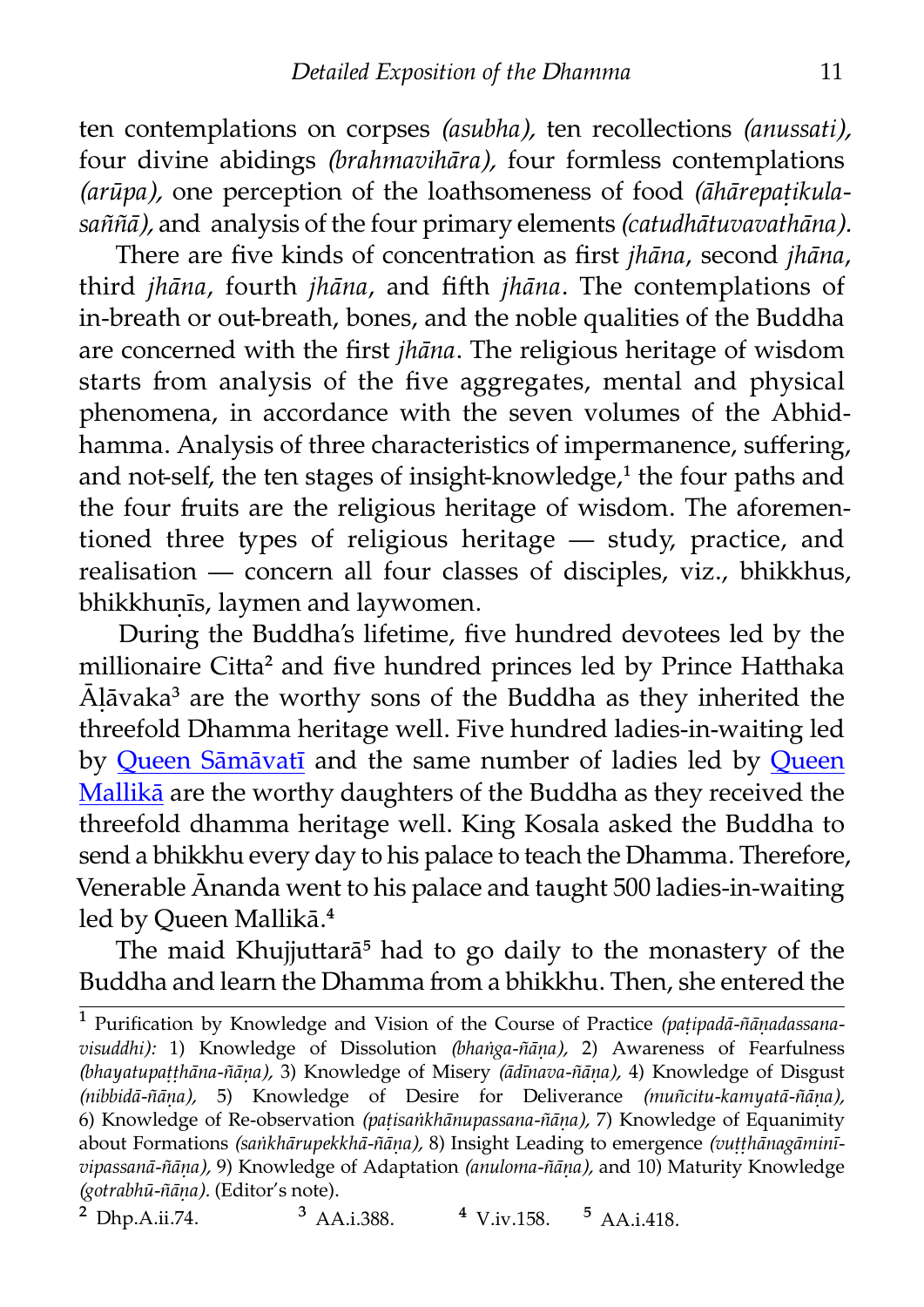palace of King Udena and taught 500 courtiers led by Queen Sāmāvatī every day. Of fifteen volumes of Khuddakanikāya, Itivuttaka is the volume taught by Khujjuttarā and learnt by 500 ladies-in-waiting led by Queen Sāmāvatī.

King Mindon, who founded his capital city at Mandalay and who was the patron of the Fifth Buddhist Council, let his courtiers led by Queen Setkyā Devī study Dhamma in the palace from learned young Sayādaws of great fame. The Compendium of Abhidhamma *(Abhidhammatthasaṅgaha)*, the introduction to Conditional Relations *(Patthānapaccaya-niddesa)* and the Discourse on Setting up Mindfulness *(Satipatthāna Sutta)* were learnt by all members of the palace. Some lords and governors of towns and villages as well as some courtiers could enjoy and appreciate the Pāli texts together with their Commentaries and Subcommentaries without the help of word-for-word Burmese translations *(nissaya)*. Queen Setkyā Devī was conversant with the whole Tipitaka.

There were thousands of men like the millionaire Citta and women like Uttarā, the lady of Velukanda City who attained five kinds of *jhāna* in connection with concentration. Sāvatthī had a population of seventy five million. According to treatises, there were fifty-five million Noble Ones. Similarly, in Rājagaha and Vesālī there were more Noble Ones than ordinary worldlings. At that time, the middle country of India *(Majjhimadesa),* was full of Noble Ones and worldlings did not dare to enter the assembly hall.

Now, men and women are heirs, sons and daughters of the Buddha, but only a few can inherit the heritage of scriptural studies. The heirs of practice are fewer, and the heritage of realisation is not thought to be attained. $<sup>1</sup>$ </sup>

Of worldly heritage and Dhamma heritage, the heirlooms of farm, field, land, gold, silver, and jewels are called worldly heritage. Dhamma heritage is the threefold heritage that Buddhists receive from the Buddha. For the people of other faiths, there is only the worldly heritage, not Dhamma heritage. There are two kinds of heritage for the Buddhists.

<sup>�</sup> I am not sure what this refers to. In Burma nowadays the belief is that there are still Noble Ones who have attained realisation (Editor's note).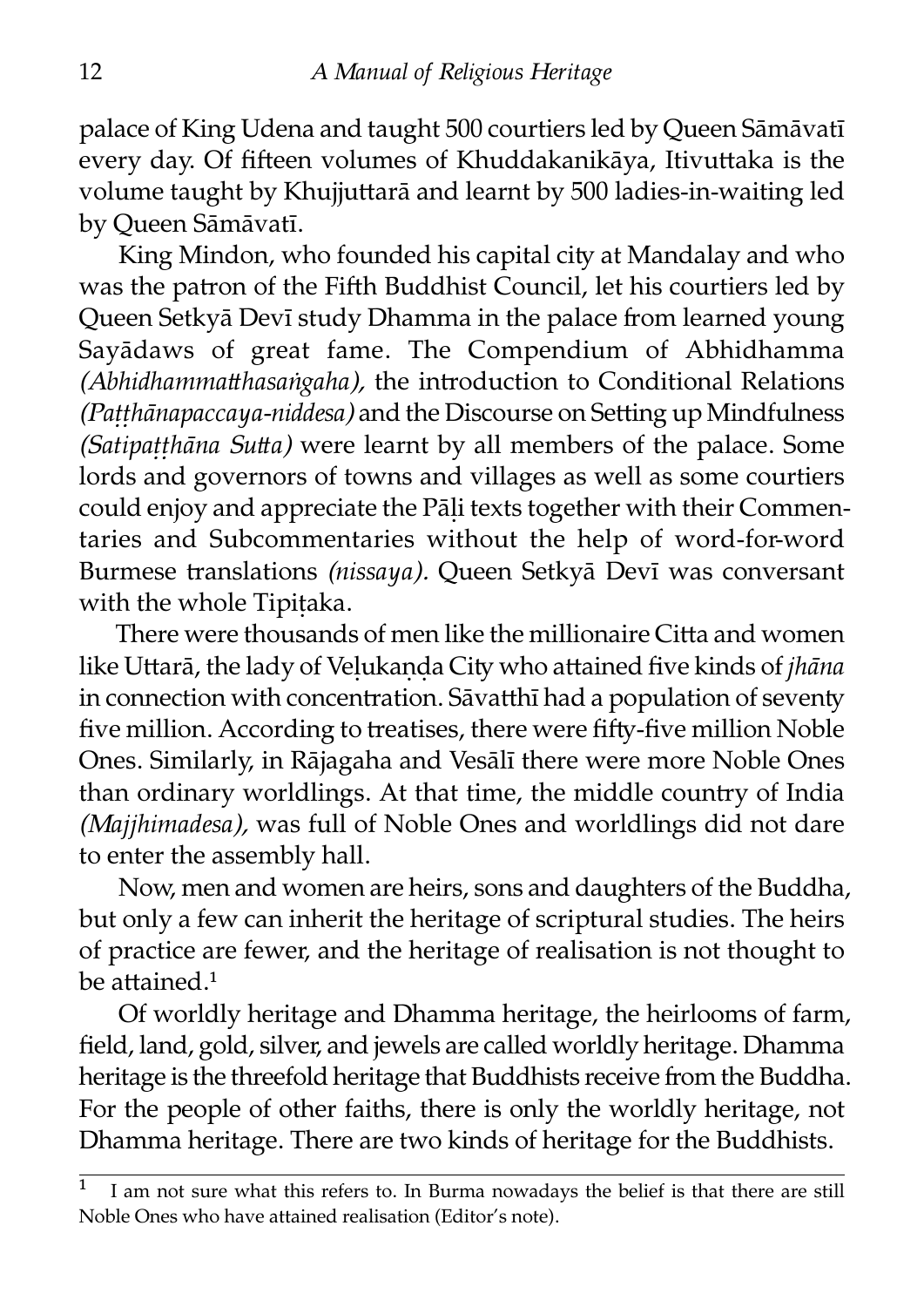Of those two, worldly heritage can be enjoyed by looking after it well. Otherwise, it can be destroyed within a day or night by five kinds of enemy (flood, fire, bad government officials, and thieves.) The Dhamma heritage can confer three benefits — human pleasure, celestial luxury and nibbāna — from this present existence until the attainment of parinibbāna. The heritage of study confers the benefits of being clever, wise, and intelligent in successive lives. It can also ensure rebirth in wealthy and powerful families in successive existences. The heritage of realisation confers liberation from ruinous and repeated sufferings. It is not associated with five kinds of enemy.

The worldly heritage has been enjoyed countless times in former existences. It will also be enjoyed repeatedly before the attainment of parinibbāna. However, the Dhamma heritage can only be enjoyed on the auspicious occasion of the Buddhist religion. Those who receive the Dhamma heritage well even once gain the prospect of benefits in the beginningless and endless cycle of birth and death. Therefore, good and wise people should try to gain the Dhamma heritage that is beneficial up to the attainment of *parinibbāna* more than worldly heritage that is enjoyed only for a single life.

There are many kinds of heirs in the world. Some heirs cannot enjoy their heritage fully, some enjoy only a little. Although children of a millionaire who owned eight hundred million gold coins, some heirs do not get anything, while others receive only a little. Some obtain their deserved shares, but some are disinherited as they do not obey the words of their parents.

#### **The Simile of the Millionaire**

There was a great multi-millionaire. He owned eighty-four thousand good farms and fields. He had also buried many pots of silver put in five-cubit-deep holes, many pots of gold in ten-cubit-deep holes and many pots of jewels in fifteen-cubit-deep holes. He had many sons and daughters as heirs. Some of them were very lazy and heedless. The inherited farms and fields remained without cultivation. The silver pots, gold pots, and pots of jewels were not dug up. They did not even know where they were hidden and buried. They became poorer and poorer.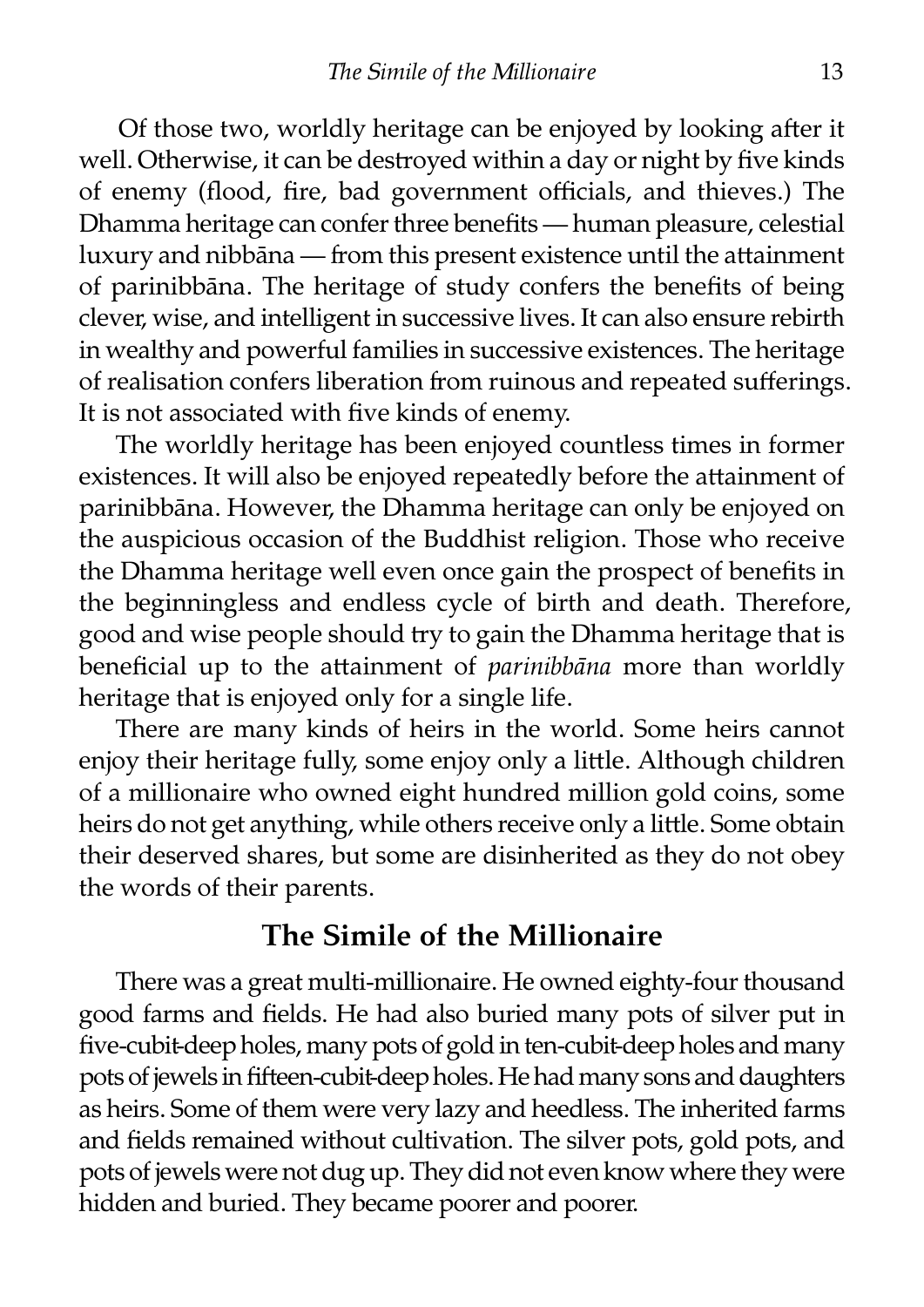Some toiled and cultivated some of their inherited lands. The rest became forest again. Enough gold and silver was dug up for their daily livelihood. The remainder was lost as they could not remember the signs shown where it was buried. They had to live from hand to mouth.

Some heirs cultivated all their inherited farms and fields. All pots of silver, gold, and jewels were taken out. They became millionaires.

In the simile, the Buddha is the great millionaire. Buddhist men and women are like the millionaire's children. The 84,000 sections of Dhamma are the heritage of study, which are similar to the good farms and fields. Mundane morality, concentration, and wisdom are the heritage of practice, which are equivalent to the holes where the silver pots are buried. The four paths, the four fruits, and nibbāna are the heritage of realisation, which are comparable to the holes in which the jewel pots are hidden.

Men and women who grow old eating and wearing without studying the Pāli texts and without practising morality, concentration, and wisdom are like the first group of sons and daughters. They will have to endure repeatedly lack of wisdom, power, and glory. They will be reborn repeatedly in ruinous and unhappy existences.

Those men and women with some knowledge of scripture and superficial practice of morality, concentration, and wisdom are like the second group of children. In successive lives, they will become ordinary working class and middle class human beings. They are free from the hells and woeful existences.

Those men and women with scriptural knowledge and genuine practice of morality, concentration, and wisdom as well as the ardent desire for realisation the path, its fruition, and nibbāna are like the third group of children. In successive existences, they will be endowed with reason, intelligence, knowledge, and wisdom.

In connection with the heritage of study, someone who learns two verses is better than another who learns only one verse. He will be endowed with more reason, intelligence, knowledge, and wisdom in coming existences. Similarly, the person who learns four verses is better than the person who learns only two verses. He will be endowed with better reason, intelligence, knowledge, and wisdom than the latter.